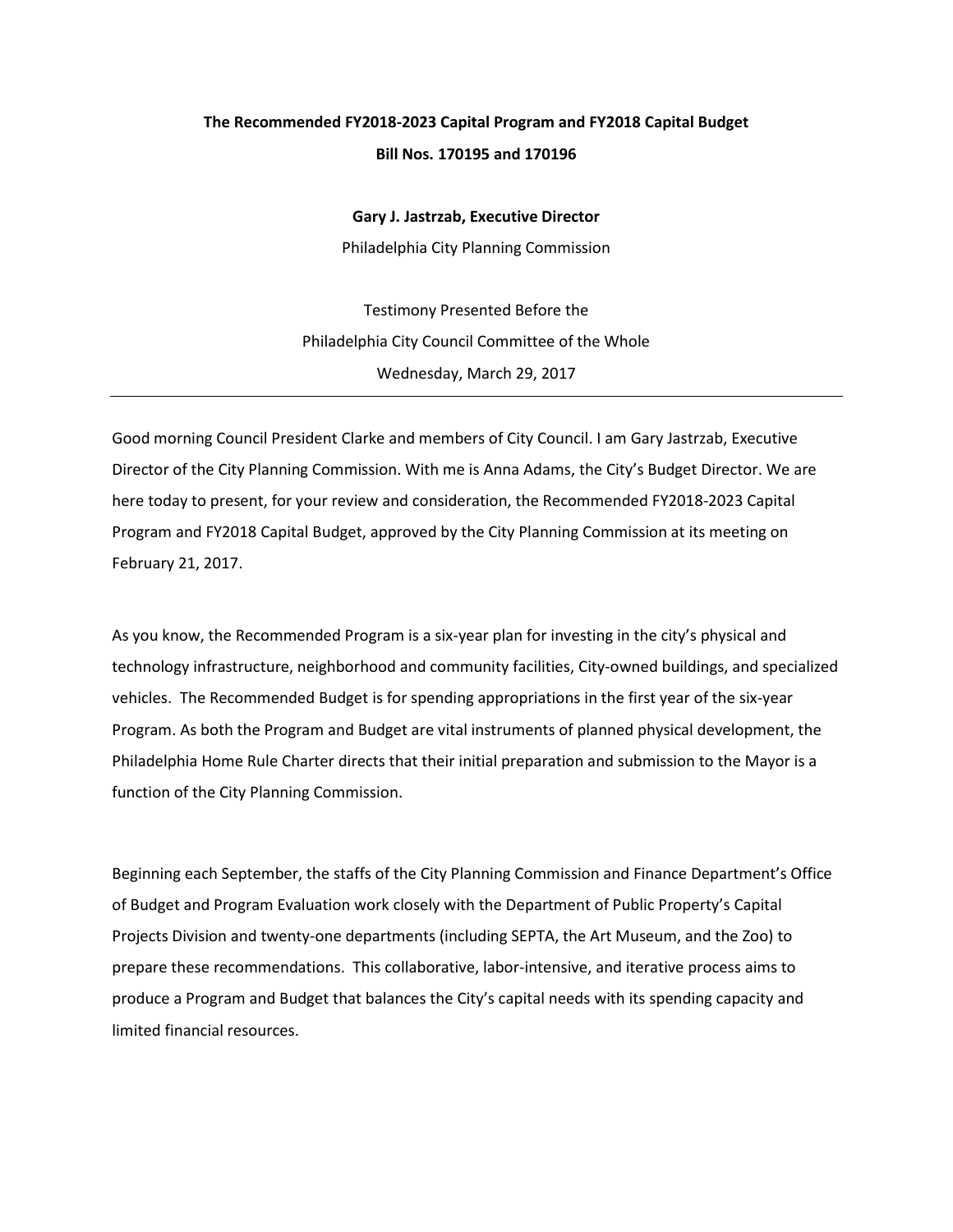The six-year Recommended Capital Program calls for nearly \$972 million of City, tax-supported, general obligation bond funding to support public improvements throughout the City and strategically leverage other sources of funding from state, federal, and private partners. When all sources of funding are included, the Recommended Capital Program includes more than \$9.5 billion of improvements during FY2018-2023.

For FY2018, the Recommended Capital Budget calls for \$162.2 million of general obligation bond funding. This is slightly less than the amount authorized in the FY2017 Budget. However, this would be more than \$30 million higher than the average, annual commitment of GO funds over the past six years (\$129.8 million), and it would support more than 70 project lines across 19 departments that rely on City GO funds to pay for capital investments.

The projects included in the Recommended Program and Budget would help meet the Mayor's goals for improving educational outcomes, expanding economic opportunity, ensuring diversity and respect for the City's workforce, improving public safety, and operating an efficient and effective government with integrity. To highlight some examples under each of these priorities:

- To support expanding economic opportunities and better resources for our City's children, the six-year Program proposes to continue the commitment of \$48 million to invest in parks, recreation centers, and libraries as part of Rebuilding Community Infrastructure (Rebuild).
- The Program recommends \$174 million of City funds for the reconstruction and resurfacing of City streets, \$30 million towards improvements to transit, \$25 million in existing and new funds for neighborhood commercial corridors, and major investments to implement master plans for our waterfronts and the Navy Yard.
- Respect for the City's workforce is reflected in the level of existing and new City funds proposed for Police and Fire facilities, the renovation and expansion of Fleet Shop 134, elevator replacement in City administrative buildings, and a new training facility for staff of the Philadelphia Prison System.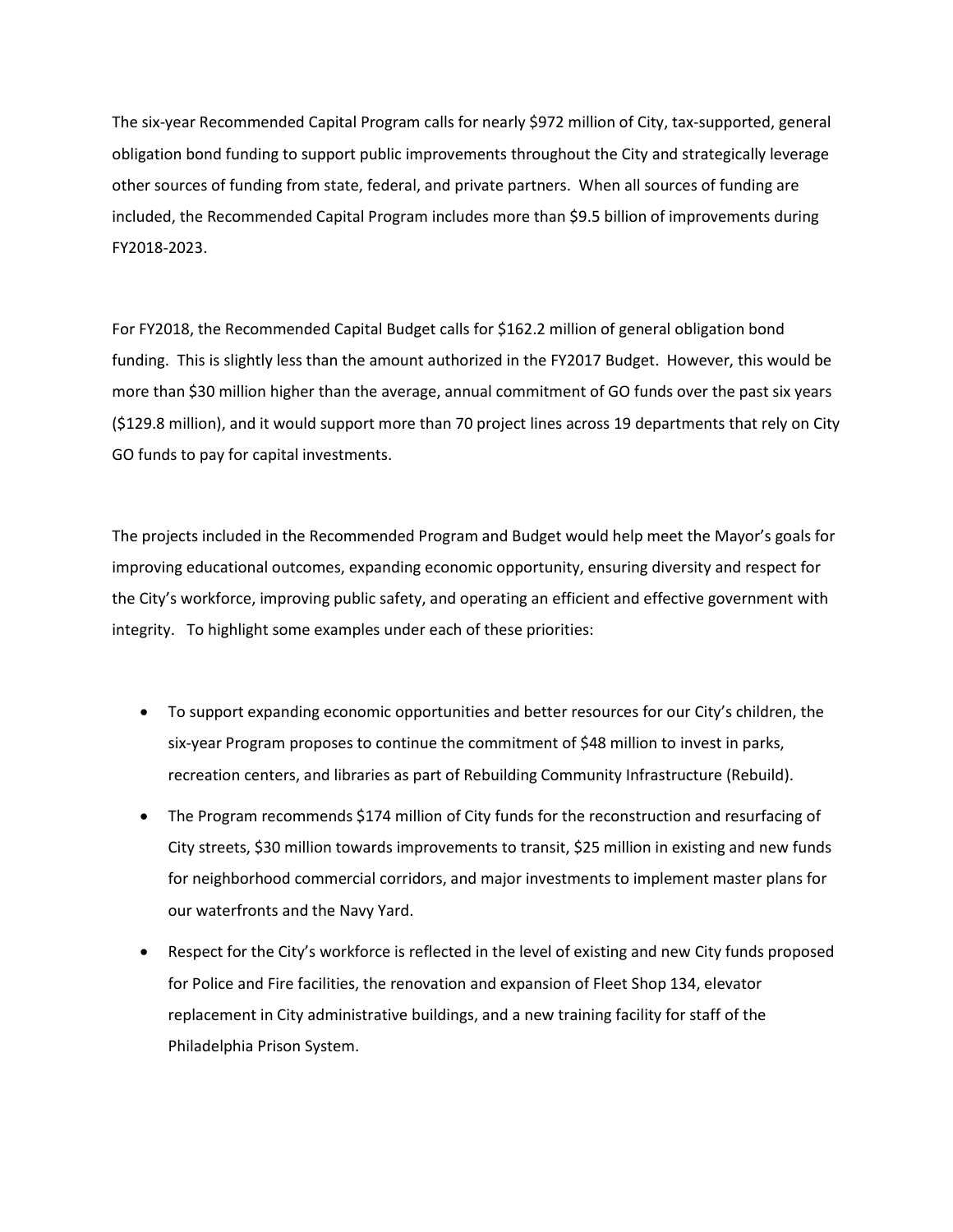- Investments that particularly address public safety include the proposed, \$50 million in City funds for new Fire Department vehicles and a new, \$5 million commitment toward reengineering City streets to align with the Vision Zero initiative.
- Government efficiency and effectiveness would be enhanced through the Program's six-year investment of \$124.6 million in City IT infrastructure and systems, \$33.6 million in new vehicles and equipment for Streets and Sanitation, and approximately \$6 million for a Fire Department vehicle storage and recall facility.

While these proposed investments are significant, they do not include all the new projects and equipment that City departments requested, nor everything envisioned in the master plans and facility plans of our agencies and partners. The amount of new, recommended spending in this year's Capital Program and Budget is limited, in part because City departments have a considerable amount of prior year, carryforward funds that should be spent down on projects already in the pipeline before the City incurs new, tax-supported debt. And we must also keep a close eye on Philadelphia's ratio of debt service to total expenses, since increasing the City's borrowing also means increasing its debt service and fixed costs, reducing the City's budgetary flexibility. In addition, a high ratio could impact the City's bond rating, which would increase the costs of borrowing.

Nevertheless, the Administration is committed to investing in the City's infrastructure to the greatest extent possible. We have recommended that more than \$450 million in previously appropriated GO, Operating, and PICA funds be carried forward into the FY2018 Capital Budget to address critical needs, and City agencies are working hard to reduce project backlogs and to reduce future barriers to more timely project identification, design, and construction. When all Budget Year proposed and carryforward funding is considered, including the substantial self-sustaining investments proposed in Aviation and Water, federal, state, and other sources, the Recommended FY2018 Budget calls for appropriations of nearly \$2.9 billion for FY2018. Additionally, there are also related, planned, FY2018 borrowings for the Rebuild initiative and affordable housing.

Thank you for the opportunity to testify. Anna and I would be happy to address any questions that you may have. Please note that the leadership of City departments is present, in addition to representatives